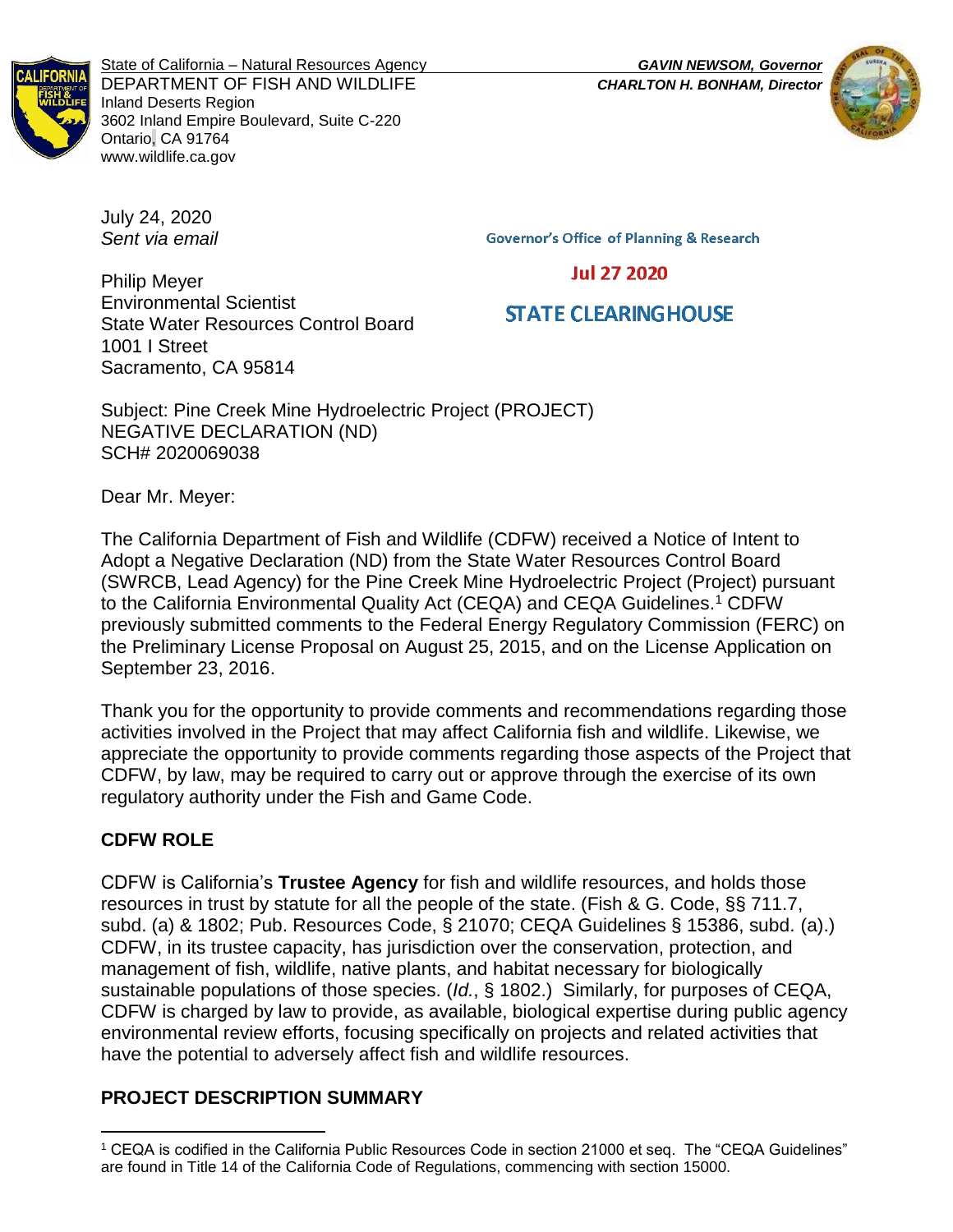Philip Meyer, Environmental Scientist State Water Resources Control Board July 24, 2020 Page 2

#### **Proponent:** Pine Creek Mine, LLC

**Objective:** The proposed Project would involve the generation of renewable electricity in the form of hydropower yielding approximately 1.5 megawatts (MW) per hour of operation, for an estimated annual average of 5,600 megawatt-hours (MWh).The power generated would be sold to a local utility or wholesale grid to redistribute to electricity customers. The proposed Project would install a hydroelectric turbine within an existing mine adit. The adit, portals, electrical wiring, and access routes are all existing features at Pine Creek Mine (PCM). The water source for the proposed Project is groundwater draining from the underground mine workings.

**Location:** Pine Creek and Morgan Creek canyons, in northwestern Inyo County, northwest of the town of Bishop, California.

## **COMMENTS AND RECOMMENDATIONS**

As discussed in our 2015 and 2016 comment letters, CDFW has concerns regarding potential impacts of the Project on California's fish and wildlife resources, Morgan and Pine Creeks, and groundwater, but due to workload and staffing constraints CDFW was unable to conduct a thorough review of the ND and supporting documents. As such, CDFW would like to refer to the previous comment letters mentioned above (Attachment A), and recommends that the SWRCB ensures that the comments contained therein are fully addressed.

The Initial Study (IS)/ND prepared for the Project relies on an Environmental Assessment (EA) prepared for the Project by FERC in 2018, which was used to analyze and determine potential significance of environmental effects caused by this Project. The EA was informed by a series of technical reports, surveys, and assessments, including a Biological Resources Report and Baseline Aquatic Habitat Monitoring Survey, both of which were prepared in 2013. These surveys are outdated; please note that CDFW generally considers assessments for plants to be valid for up to three years, and for animals up to one year. All surveys are outdated and should be repeated.

#### **ENVIRONMENTAL DATA**

CEQA requires that information developed in environmental impact reports and negative declarations be incorporated into a data base which may be used to make subsequent or supplemental environmental determinations. (Pub. Resources Code, § 21003, subd. (e).) Accordingly, please report any special status species and natural communities detected during Project surveys to the California Natural Diversity Database (CNDDB). The CNNDB field survey form can be found at the following link:

[http://www.dfg.ca.gov/biogeodata/cnddb/pdfs/CNDDB\\_FieldSurveyForm.pdf.](http://www.dfg.ca.gov/biogeodata/cnddb/pdfs/CNDDB_FieldSurveyForm.pdf) The completed form can be mailed electronically to CNDDB at the following email address: [CNDDB@wildlife.ca.gov.](mailto:cnddb@dfg.ca.gov) The types of information reported to CNDDB can be found at the following link: [http://www.dfg.ca.gov/biogeodata/cnddb/plants\\_and\\_animals.asp.](http://www.dfg.ca.gov/biogeodata/cnddb/plants_and_animals.asp)